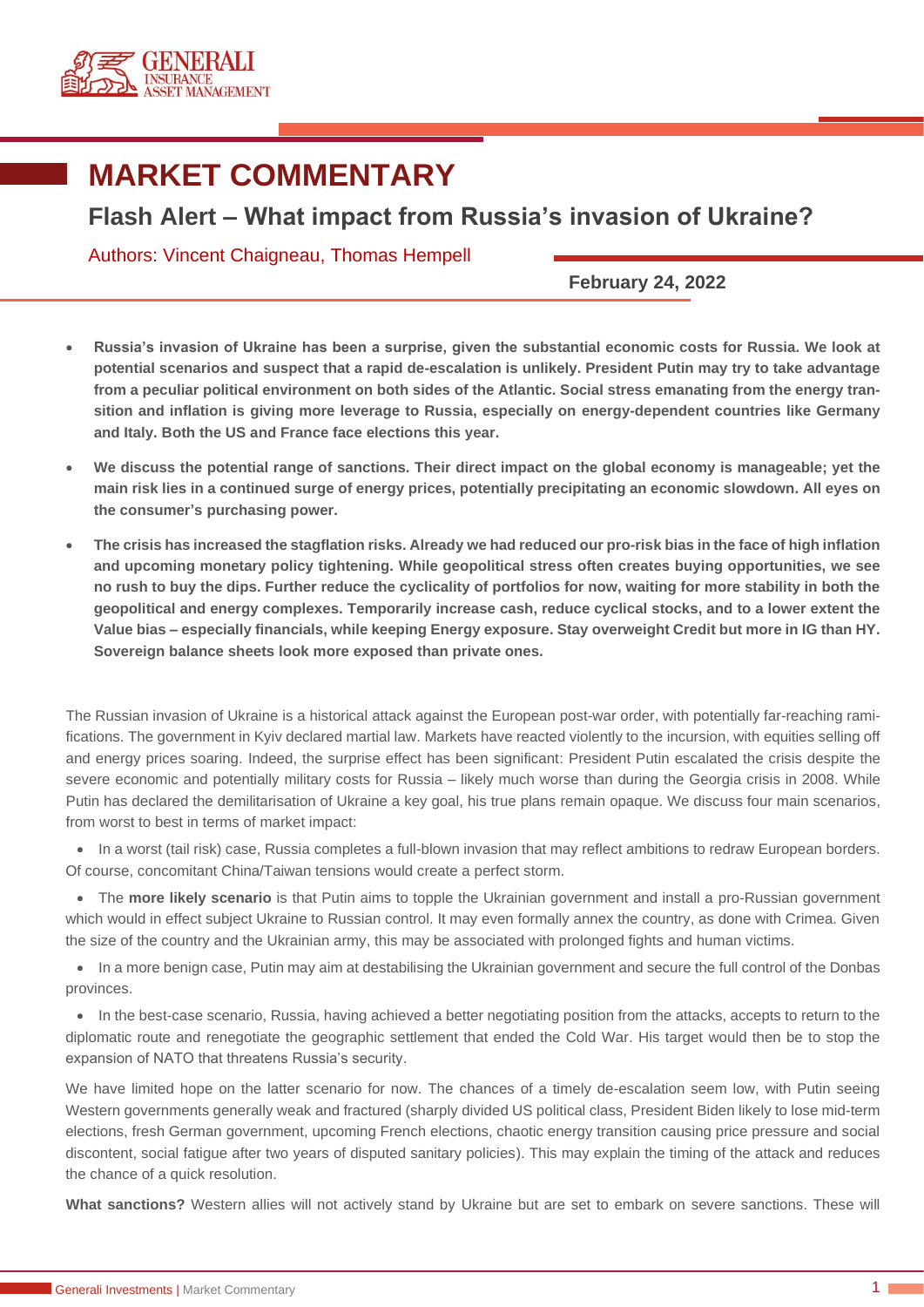include extended sanctions on key stakeholder in the Russian economic and political system or Specially Designated Nationals (SDN). It will likely include export controls, depriving Russia of high-tech imports, as well as sanctions on the Russian financial sector, including impairing current RUB operations, shutting Russian banks out of Western financial markets, and preventing Russian companies from raising money on western markets.

In a more drastic, though less likely 'nuclear' scenario, the US, EU, and its allies would also exclude Russia from the SWIFT payment notification system or sanction Russian commodity exports. Given Russia's heavy dependence on energy exports (about 15% of GDP), this would severely hurt the Russian economy. But it would also risk energy supply and payment disruptions for European companies, entailing a more significant collateral damage for Western economies. At this stage of the crisis, such drastic measures are still less likely.

**What direct economic impact on Europe?** While the crisis will surely cause a recession in Russia (as well as double-digit inflation), deeper ties with China, a lower dependency on USD funding and the development of its own payment system may reduce the blow. Meanwhile, the direct impact of sanctions on the US and European economy should be relatively mild. Russia accounts for only 3% of EU exports, while the exposure of European banks is small especially following the reduction of loans in the wake of the 2014 Crimea crisis. The direct impact on business and consumer confidence may be limited, with consumers still awash with excess savings and the easing of Covid restrictions triggering a rebound from the winter speed bump.

**Yet the key vulnerability lies in the energy supply**. Europe (Germany and Italy in particular) are heavily dependent on gas and oil imports from Russia. Nearly 40% of EU gas and 20% of EU oil originate from Russia. While the mild winter and negotiations with alternative providers may help to compensate for potential energy supply disruptions, the conflict and potential sanctions are likely to drive energy prices substantially higher for a longer period. Oil prices are up some 25% year-to-date, and natural gas prices have roughly doubled on the invasion; if persistent, such moves could well add one point to EA inflation this year and take more than half a point of GDP growth. Energy inflation is adding to already elevated price pressures and will intensify headaches at central banks, keen to prevent current inflation spikes from turning into a sustained wage/price spiral.

Inflation worries are also a social concern and a drawback on consumption and, to a lesser extent, capex plans. As slowing consumer spending adds to tighter financial conditions, central banks will face a delicate balancing act in maintaining their inflation credentials on the one hand and taming the risk of a policy mistake choking off growth on the other. Following steeply increased public debt burdens over the pandemic, fiscal policy support will be constrained, as the retreat of central banks from asset purchases enhances market scrutiny regarding debt sustainability.

**What offsetting policies in the toolbox?** Despite the smaller fiscal room, expect more efforts from European governments to cushion the blow on the consumer's finances. Central banks may take a more cautious path, e.g. a 50bp hike from the Fed on 16 March looks even less likely now, while the ECB might not accelerate its tapering as fast as it looked before the crisis. Freeing up Iranian oil supplies to soften the blow from potentially lower Russia exports is also an option, though it is questionable how quickly international progress could be made there.

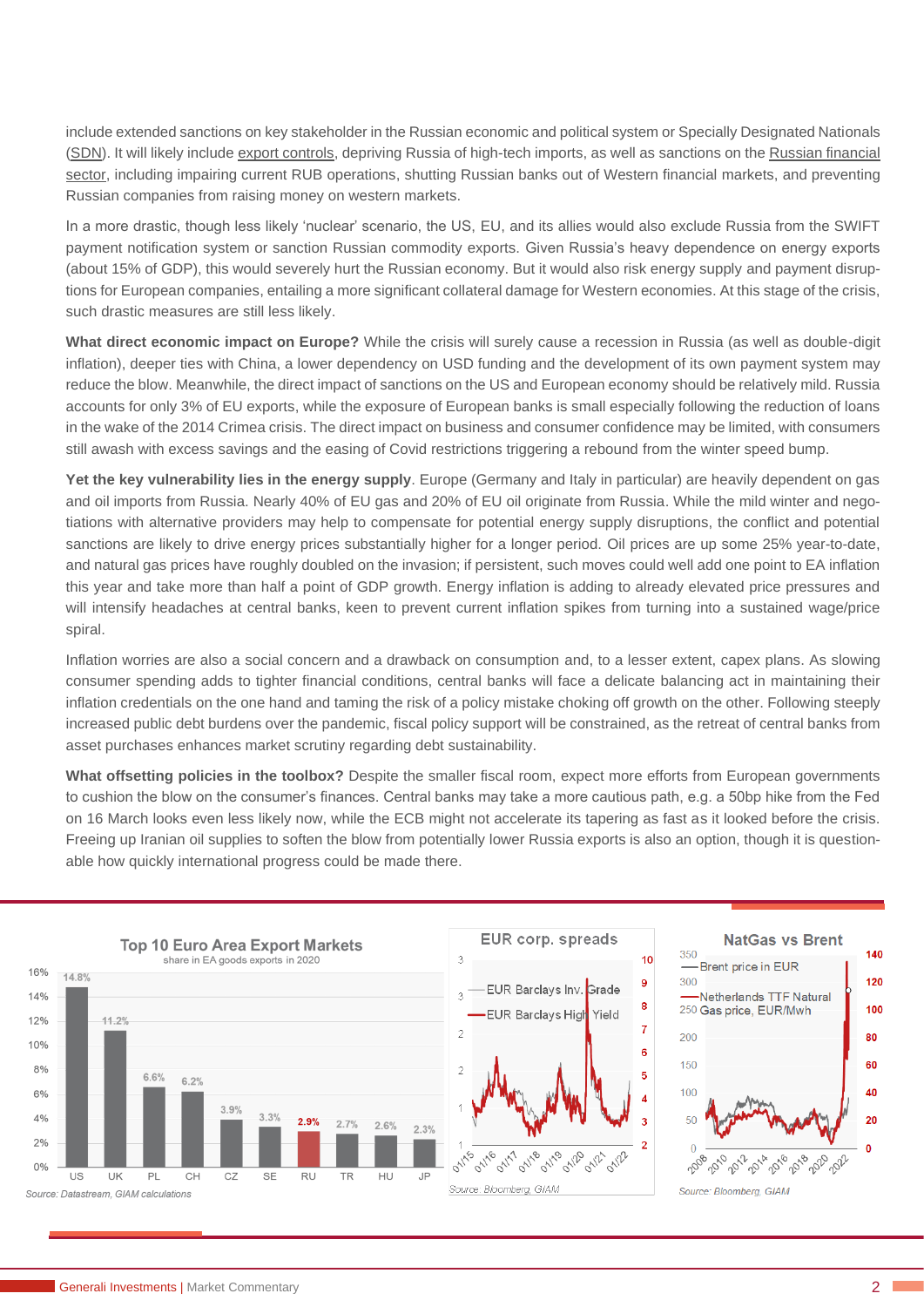**What impact on portfolio allocations?** Markets have already quickly discounted the sharp rise in political uncertainty and the risk of an energy crisis. The oil price (Brent) has surged above US\$ 100/bl, and we see the risks tilted towards a more protracted rise. The flight to safety status of Bunds and Treasuries is partially offset by rising inflation worries; long-term real yields have pulled back a bit, but inflation breakevens have surged, along with energy prices. EUR 5-year inflation swaps, at 2.63%, are trading at a new cycle high, if still short of the 2008 record (3.0%). Credit spreads have widened, but not exploded (X-over above 400bp this morning, but closing around 365bp, up 15bp on the day; 5y Main closing just 3bp wider).

A continued escalation may favour some **further (moderate) bull flattening** of the "risk-free" yield curves in the near term, with the short-dated yields still underpinned by central banks' need to tackle inflation. Southern European bond spreads have widened and may remain under some pressure on rising growth concerns (threatening debt sustainability). Out of the Covid Crises, **sovereign balance sheets are more exposed than private ones** (corporate and households). Equities look already cheap on some measures (including increased risk premia), but in the current highly volatile environment buying the dips looks premature. Another 5-7% decline of European and US equity indices would push risk premia to levels that historically have proven rather attractive (see chart). Increase cash positions for now with the aim of redeploying risk when we get more geopolitical and energy price stability. **Intensifying stagflation worries suggest reducing the cyclicality of portfolios for now**. Our greatest concern indeed is that a full-blown energy crisis would precipitate an economic slowdown and threaten the earnings outlook. We recommend **shifting from cyclical exposure and increase defensive stocks** while also **reducing overexposure to value stocks amid a pullback in real yields**. We stay overweight Credit, considering that the ECB will cautiously consider CSPP tapering in the view of keeping funding conditions healthy. In contrast to our previous recommendations, we recommend reducing exposure to financial credit relative to non-financials; we also underweight the periphery versus the core, favour IG over HY, and subordinated versus pure HY. In FX markets, the USD and JPY are set to enjoy strong demand amid the global uncertainties, while Eastern European currencies are exposed to some further pressure from political risks.

10







10